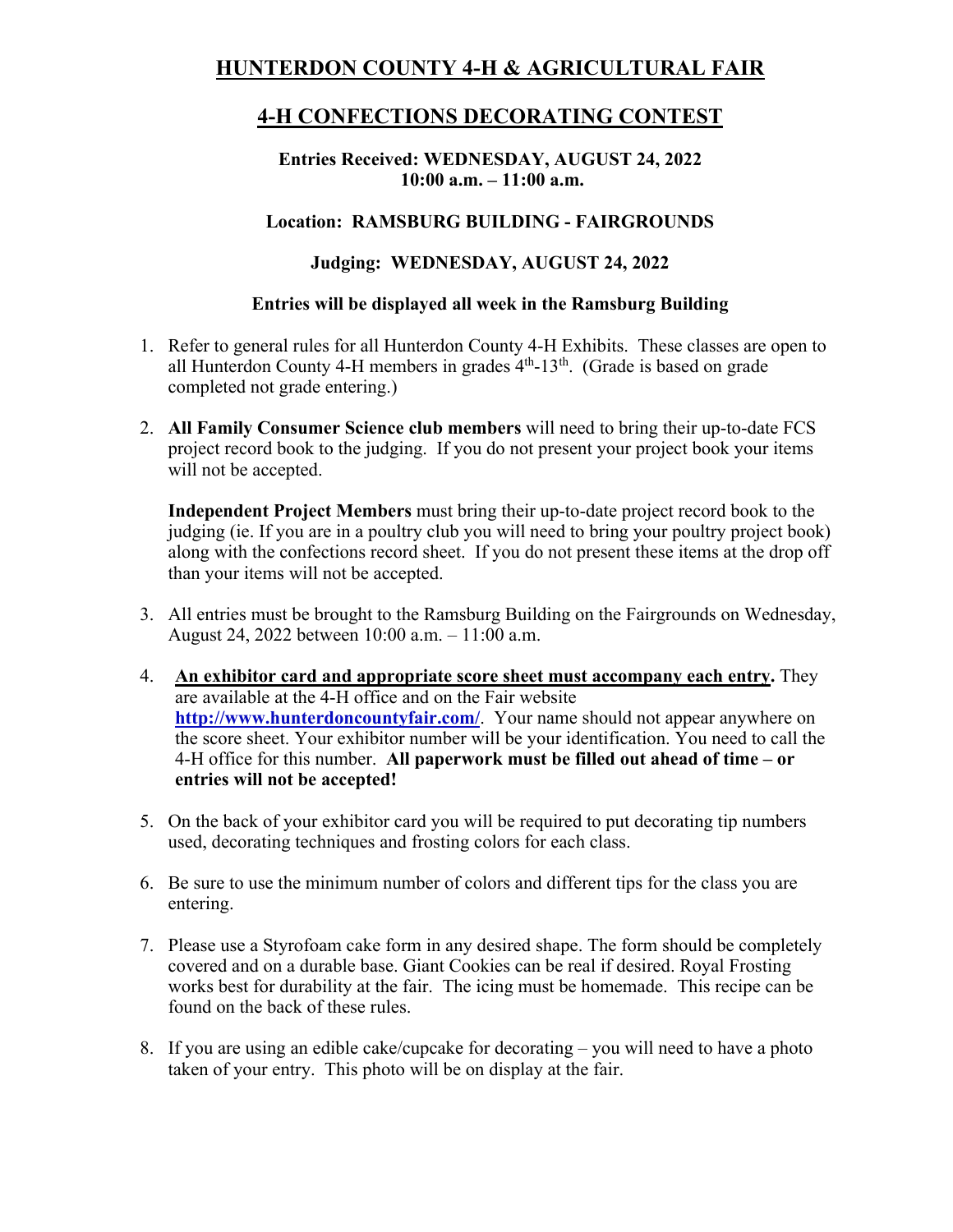- 9. Only the decorating of the cake, cupcakes, sugar eggs, and giant cookies will be judged.
- 10. All exhibitors must sign up for a work shift in the Ramsburg Building during fair week. **Call the 4-H office to sign up for a time after June 6th.**

### **Classes:**

**Beginners are first time participants.** You must use a minimum of 2 different colors (not including cake icing.) You must also demonstrate 2 techniques from the following list: border, star, leaf or flower and use a minimum of one tip per category. (Using more than one tip in the same category will not meet the requirements.)

- 1. Beginners Cake
- 2. Beginners Giant Cookie
- 3. Beginners Sugar Egg
- 4. Beginners Cupcakes (4)

**Intermediates are second time participants.** You must use a minimum of 3 different colors (not including the cake icing). You must also demonstrate 3 techniques from the following list: border, star, leaf or flower and use a minimum of one tip per category. (Using more than one tip in the same category will not meet the requirements.)

- 5. Intermediate Cake
- 6. Intermediate Giant Cookie
- 7. Intermediate Sugar Egg
- 8. Intermediate Cupcakes (4)

**Advanced is a third time participant or experienced.** You must use a minimum of 4 different colors (not including cake icing). You must also demonstrate a minimum of 1 tip from all 4 categories from the following list: border, star, leaf and flower. (Using more than one tip in the same category does not meet the requirements.)

- 9. Advanced Butter Cream Cake
- 10. Advanced Royal Cake
- 11. Advanced Sugar Egg
- 12. Advanced Giant Cookie

**Awards: 4-H members will receive a participation certificate for their fair entries in this project area.** 

**All fair exhibits must remain on display for the duration of the fair. Nothing can be removed prior to 5:15 p.m. on Sunday, August 28, 2022. You may pick up your items in the Ramsburg Building on Sunday after 5:30 PM and before 6:00 PM. The 4-H office, the fair, and the superintendents are not responsible for fair exhibits not picked up by 6:00 PM. Please make arrangements with a family member or friend to pick up your items if you cannot pick them up yourself.**